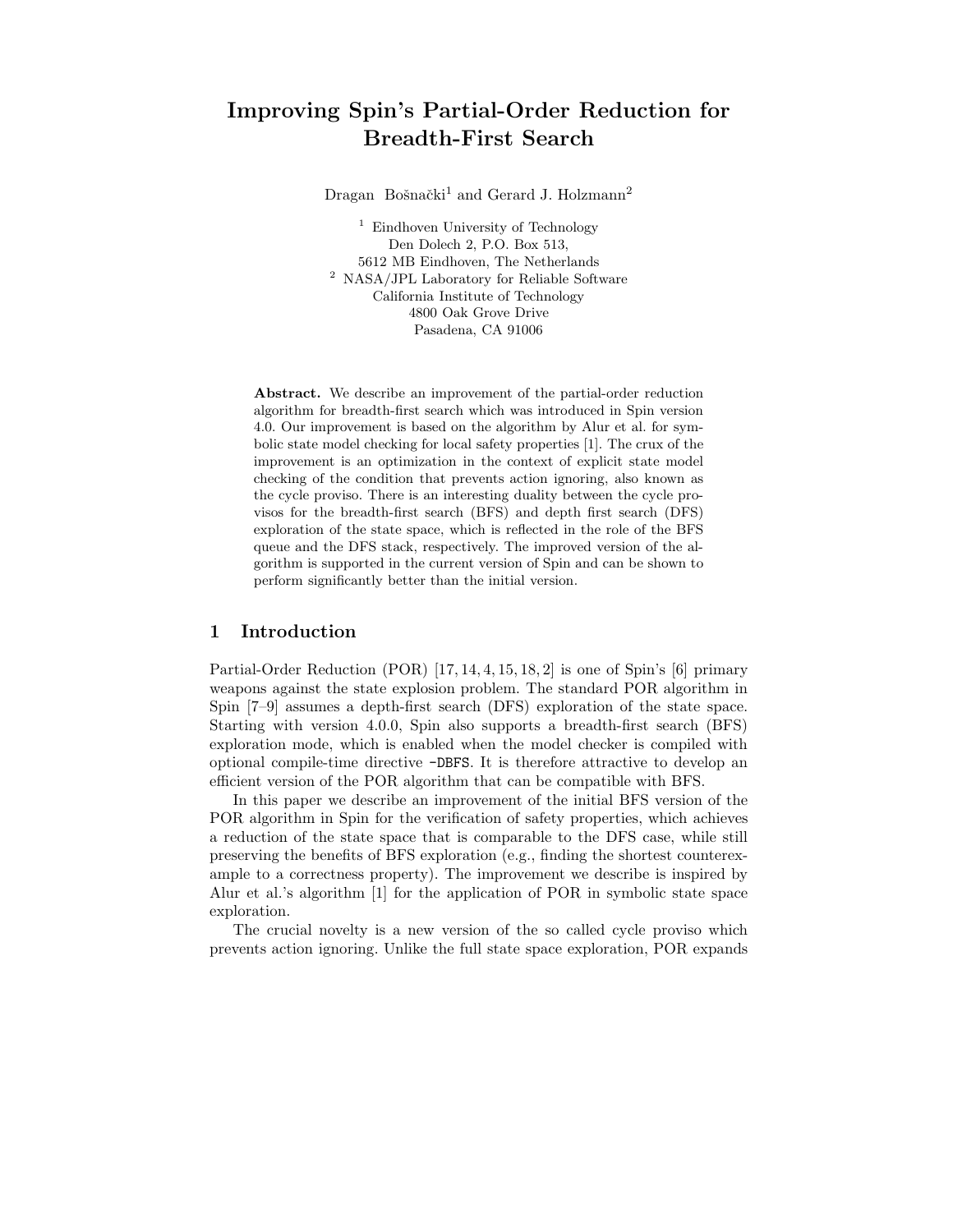only a subset of the enabled actions/transitions in a given state, called the ample set. The actions outside the ample set are temporarily ignored. However, if one is not careful, an action could be permanently ignored along some cycle in the reduced state space. Consider a state s that appears in both the full and the reduced state space. An action  $a$  is (permanently) ignored if it is executed in  $s$ in the full state space, but it is ignored along all execution sequences starting at s in the reduced state space.

To prevent this, the initial BFS POR algorithm in Spin required that each ample set must satisfy a special version of the cycle proviso: at least one state which is obtained as a result of an action from the ample set must appear outside the set of previously visited states.

Based on the theory in [1] we show that this condition can be weakened such that one does not forbid previously visited states that are still in the BFS queue (i.e., whose successors have not been explored yet). The intuition is that the ignoring problem is postponed until such states are revisited during the BFS. From them the execution of some already postponed state could be further postponed, but because of the finiteness of the state space all postponed transitions will eventually be executed. Unlike states in the BFS queue, visited states outside the queue will not be explored again. As a result, a cycle closed back through such states can lead to indefinite postponement. Experimental results confirm that the new proviso gives much better reductions than the old one, often comparable to and in some cases better than the reductions obtained with the standard DFS POR.

*Related work.* The POR algorithm of Alur et al. [1] is for symbolic state space exploration and as such it is based on BFS. However, as in the symbolic approach one works with sets of states instead of with individual states, a direct translation of the algorithm would result in a less efficient version than the one presented here. In particular, it is not clear what the analogue would be in an explicit (enumerative) state search of the set of most recently generated states ("front states") in [1].

For instance, in [12] a direct adaptation resulted in a proviso that forbids all previously visited states, similar to Spin's initial BFS cycle proviso discussed above. The implementation described in [12] is not directly comparable with the initial Spin implementation though, since the former works with a combination of depth and breadth-first searches which are applied interchangeably.

In another work [11], the authors exploit the fact that the concurrent systems we work with are defined by a parallel composition of sequential processes. This leads to the formulation of a static version of the cycle proviso, i.e., one which is enforced at compile time. The observation is that the existence of a cycle in the global state space implies the existence of a local cycle in one of the component processes. To break global cycles it suffices to break their local components. The algorithm now marks at least one transition in each local cycle as "sticky" to ensure that at least one state of a global cycle is fully expanded. This static condition is in general much stronger, and should therefore be expected to be less efficient, than our version of the proviso.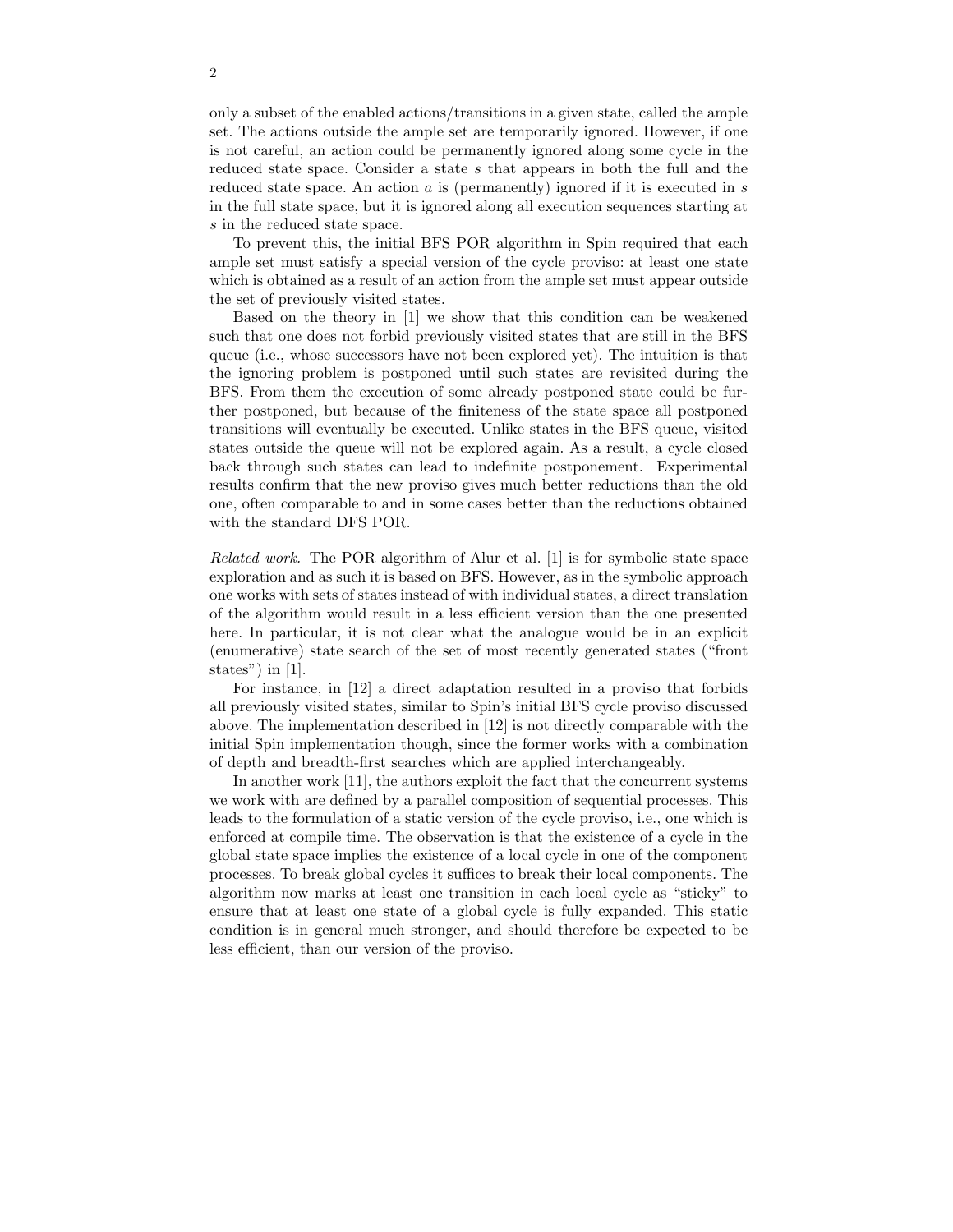# **2 Preliminaries**

This section introduces the concepts and terminology used in the paper. We also discuss the standard (DFS) version of the partial-order algorithm in Spin.

#### **2.1 Transition Systems**

To formally reason about state spaces, we introduce the notion of a *labeled transition system*.

**Definition 1 (Labeled transition system).** *A labeled transition system (LTS), is a 6-tuple*  $(S, \hat{s}, A, \tau, \Pi, L)$ *, where* 

- **–** S *is a finite set of* states*;*
- $\hat{s} \in S$  *is the initial state;*
- **–** A *is a finite set of* actions*;*
- $\tau : S \times A \rightarrow S$  *is a (partial)* transition function;
- **–** Π *is a finite set of boolean* propositions*;*
- $-L : S \to 2^{\Pi}$  *is a* state labeling function.

Let  $\mathcal{T} = (S, \hat{s}, A, \tau, \Pi, L)$  be an LTS. An action  $a \in A$  is said to be  $\mathcal{T}$ *enabled* in state  $s \in S$ , denoted  $s \stackrel{a}{\rightarrow} \tau$  iff  $\tau(s, a)$  is defined. The set of all actions  $a \in A$  enabled in state  $s \in S$  is denoted *enabled*  $\tau(s)$ ; that is, for any  $s \in S$ , *enabled*  $\tau(s) = \{a \in A \mid s \stackrel{a}{\rightarrow} \tau\}$ . When the LTS is clear from the context we omit the T subscript. A state  $s \in S$  is a *deadlock* state iff  $enabeled(s) = \emptyset$ .

Transition function  $\tau$  of LTS T induces a set  $T \subseteq S \times A \times S$  of transitions defined as  $T = \{(s, a, s') \mid s, s' \in S \land a \in A \land s' = \tau(s, a)\}.$  To improve readability, we write  $s \stackrel{a}{\rightarrow} s'$  for  $(s, a, s') \in T$ .

An *execution sequence* of LTS T is a (finite) sequence of consecutive transitions in T. For any natural number  $n \in \mathbb{N}$ , states  $s_i \in S$  and actions  $a_i \in A$ with  $i \in \mathbb{N}$  and  $0 \leq i < n$ ,  $s_0 \stackrel{a_0}{\rightarrow} s_1 \stackrel{a_1}{\rightarrow} \ldots s_{n-1} \stackrel{a_{n-1}}{\rightarrow} s_n$  is called an execution sequence of length n of T iff  $s_i \stackrel{a_i}{\rightarrow} s_{i+1}$  for all  $i \in \mathbb{N}$  with  $0 \leq i < n$ . State  $s_n$  is said to be *reachable* from state  $s_0$ . A state is said to be reachable in T iff it is reachable from  $\hat{s}$ .

#### **2.2 Partial-Order Reduction - Theoretical Framework**

The basic idea of state space reduction is to restrict the part of the state space of a concurrent system that is explored during verification in such a way that all properties of interest are preserved. *Partial-order* reduction exploits the independence of properties from the many possible interleavings of the individual process actions of a concurrent system. In our context, actions correspond to Promela statements. Partial-order reduction uses the fact that state-space explosion is often caused by the many possible interleavings of independent statements (actions) of concurrently executing processes. (For more details about the relation of the Promela models and their corresponding LTSs see, for instance, [8, 6].)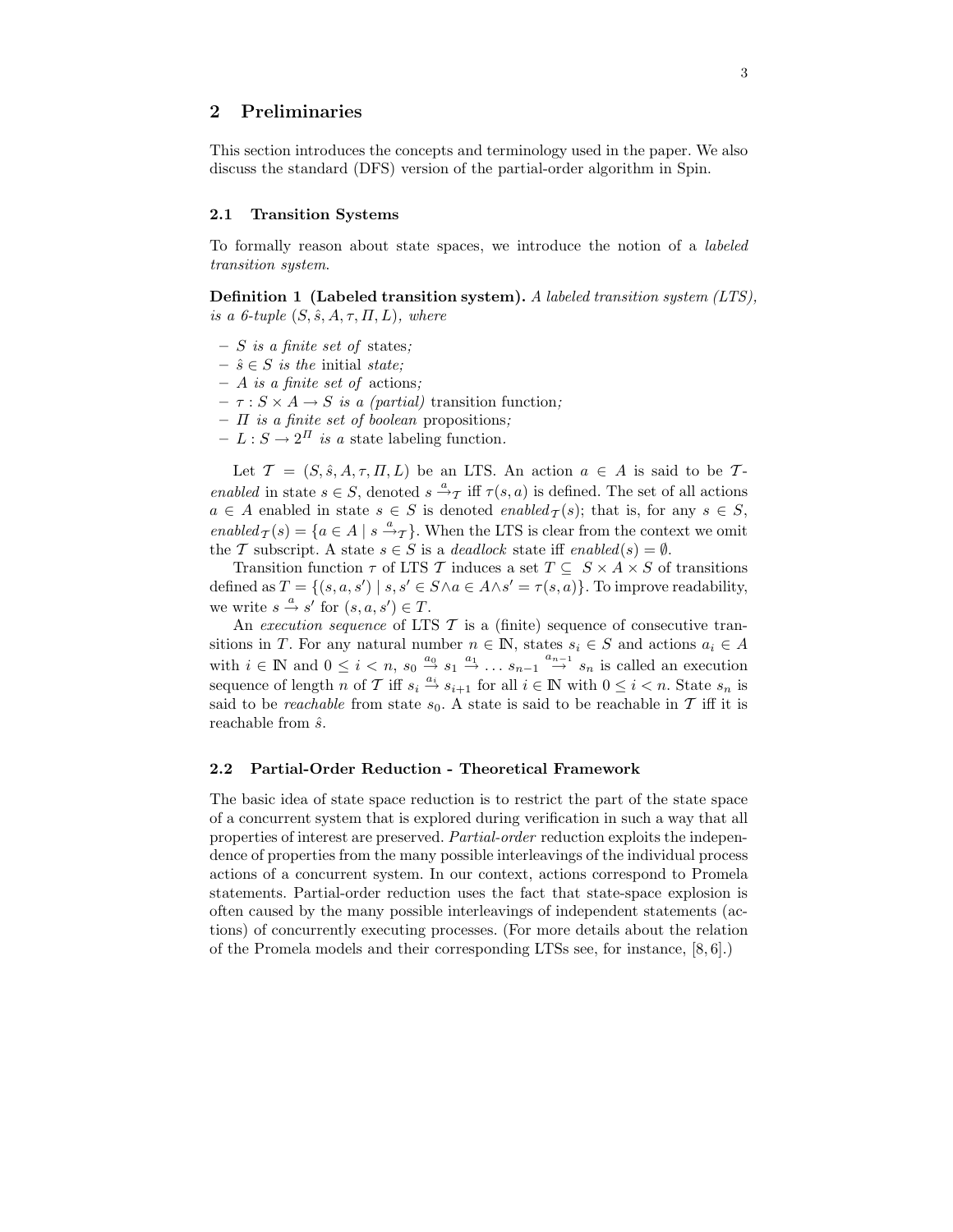To be practically useful, a reduction of the state space must be achieved on-the-fly, during the construction and traversal of the state space. This means that it must be decided *per state* which transitions, and hence which subsequent states, must be considered. Let  $\mathcal{T} = (S, \hat{s}, A, \tau, \Pi, L)$  be some LTS.

**Definition 2 (Reduction).** For any so-called reduction function  $r : S \to 2^A$ , *we define the (partial-order)* reduction *of* T *with respect to* r *as the smallest LTS*  $\mathcal{T}_r = (S_r, \hat{s}_r, A, \tau_r, \Pi, L_r)$  *satisfying the following conditions:* 

- $S_r \subseteq S$ *,*  $\hat{s}_r = \hat{s}$ *,*  $\tau_r \subseteq \tau$ *, and*  $L_r = L \cap (S_r \times \Pi)$ *;*
- $-$  *for every*  $s \in S_r$  *and*  $a \in r(s)$  *such that*  $\tau(s, a)$  *is defined,*  $\tau_r(s, a)$  *is defined.*

*Note that these two requirements imply that, for every*  $s \in S_r$  *and*  $a \in A$ *, if*  $\tau_r(s, a)$  *is defined, then also*  $\tau(s, a)$  *is defined and*  $\tau_r(s, a) = \tau(s, a)$ *.* 

Formally, if the function  $r(s)$  is fixed in advance, the reduced LTS  $T_r$  is independent of the particular algorithm with which it is generated. In practice  $r(s)$ is computed on-the-fly during the generation of  $\mathcal{T}_r$ , so the latter may depend on the algorithm. Viewing the LTS as a graph, we consider two cases: a depth-first and a breadth-first graph traversal algorithm.

It will be clear that not all reductions preserve all properties of interest. Depending on the properties that a reduction must preserve, we have to define additional restrictions on  $r$ . To this end, we need to formally capture the notion of independence. Actions occurring in different processes can easily influence each other, for example, when they access global variables.

The following notion of independence defines the absence of such mutual influence.

**Definition 3 (Independence of actions).** *Actions*  $a, b \in A$  *with*  $a \neq b$  *are* independent *in a given state*  $s \in S$  *iff the following holds:* 

- **–** *if* a ∈ *enabled*(s) *then* b ∈ *enabled*(s) *iff* b ∈ *enabled*(τ(s, a))*,*
- $−$  *if*  $b ∈ enable d(s)$  *then*  $a ∈ enable d(s)$  *iff*  $a ∈ enable d(τ(s, b))$ *, and*
- $\tau(\tau(s,a),b) = \tau(\tau(s,b),a)$

*Given a set*  $S' \subseteq S$ *, we say that two actions*  $a, b \in A$  *are* conditionally *independent (on S')* iff they are independent in all states  $s \in S'$ . If  $S' = S$ , we *say that* a, b *are* unconditionally (globally) independent*.*

A typical example of independent actions are actions that correspond to assignments to or evaluations of local variables in distinct processes. Another case is two  $i$  o operations on the same channel q under certain conditions: send and receive are independent provided that the channel  $q$  is neither empty nor full. Actions that are not (conditionally or unconditionally) independent are called (conditionally or unconditionally) dependent.

The first property we are interested in proving is absence of deadlock. In order to preserve deadlock states in a reduced LTS, the reduction function r must satisfy the following conditions: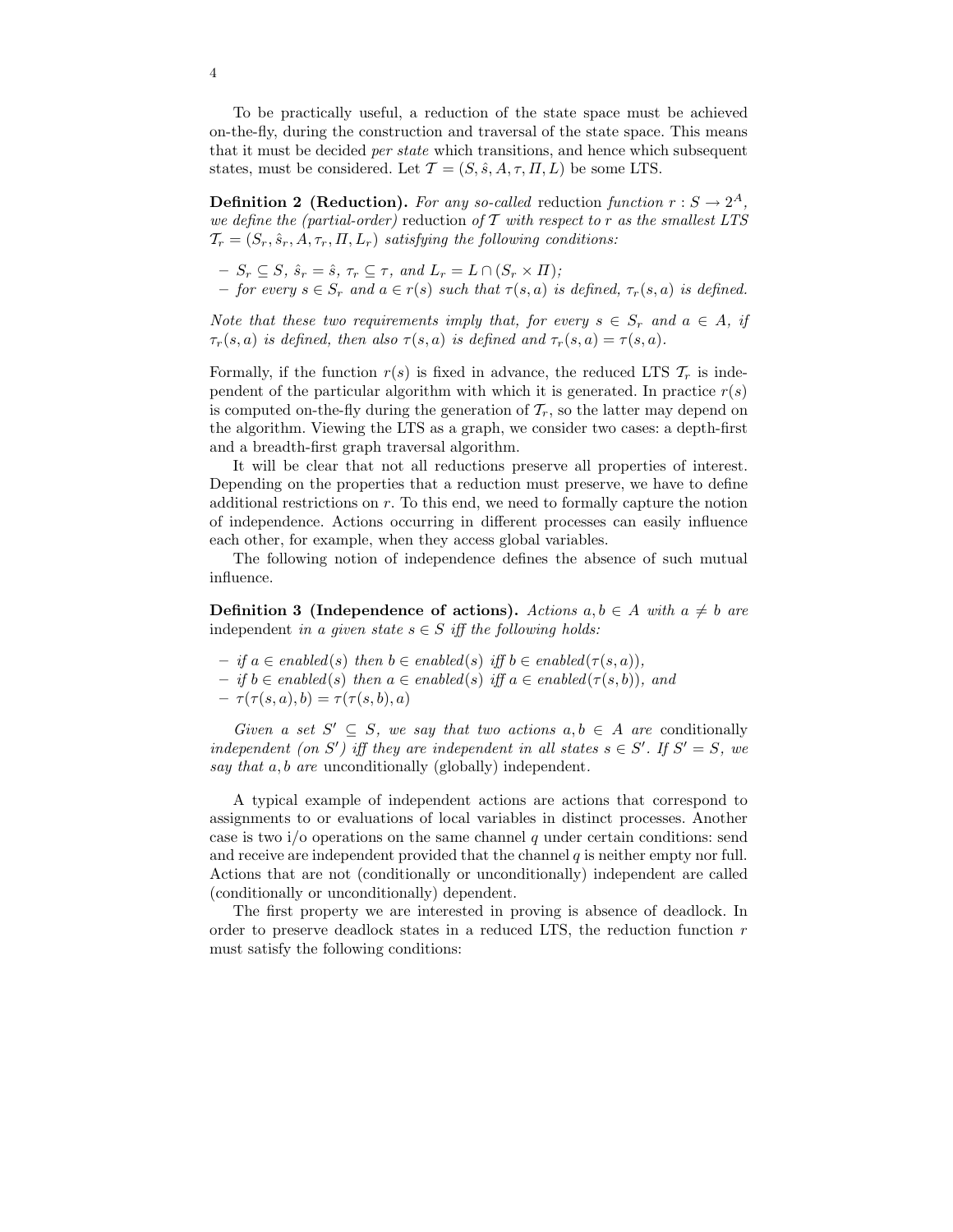- **–** C0a: if a ∈ r(s) then a ∈ *enabled*(*s*)
- $-$  C0b:  $r(s) = \emptyset$  iff *enabled* $(s) = \emptyset$ .
- **−** C1 (persistence): For any  $s \in S$  and execution sequence  $s_0 \stackrel{a_0}{\rightarrow} s_1 \stackrel{a_1}{\rightarrow} \dots \stackrel{a_{n-1}}{\rightarrow}$  $s_n$  of length  $n \in \mathbb{N} \setminus \{0\}$  such that  $s_0 = s$  and  $a_i \notin r(s)$  for all  $i \in \mathbb{N}$  with  $0 \leq i \leq n$ , it holds: action  $a_{n-1}$  is independent in  $s_{n-1}$  with all actions in  $r(s)$ .

The basic idea behind the persistence condition is that, during the state-space traversal, transitions caused by actions that are independent of all the actions chosen by the reduction function can be temporarily ignored, i.e., postponed. Action sets which satisfy conditions C0a, C0b, and C1 are called *persistent* sets [4]. Similarly, the corresponding function  $r$  is called a persistent function.

**Theorem 1 (Deadlock preservation** [4, Theorem 4.3]**).** *Let* r *be a reduction function for LTS* T *that satisfies conditions C0a, C0b and C1. Any deadlock state reachable in*  $T$  *is also reachable in the reduced LTS*  $T_r$  *and vice versa.* 

The above mentioned Theorem 4.3 in [4] does not state that any deadlock reachable in a reduced LTS is also reachable in the original LTS. However, this result follows immediately from proviso C0b. Several authors have presented statespace-reduction algorithms that preserve deadlocks [13, 16, 5].

The second class of properties we discuss is the class of safety properties which includes Promela assertions [6]. The main obstacle in the verification of safety properties is the so called *action ignoring problem* which was identified for the first time in [17]. Informally, the ignoring problem occurs when a reduction of a state space ignores the actions of an entire process. For instance, if there is a cyclic process in the system which contains only globally independent actions, i.e., does not interact with the rest of the system, the reduction algorithm could ignore the rest of the system by choosing only actions of this process in  $r(s)$ . An action a is ignored in a state  $s \in S_r$  iff  $a \in enabled_\mathcal{T}(s)$  and for all s' which are reachable in  $\mathcal{T}_r$  from s it holds  $a \notin enabled_{\mathcal{T}_r}(s')$ . An action is ignored in  $\mathcal{T}_r$  iff it is ignored in some state  $s \in S_r$ .

To avoid the ignoring problem we use a witness function  $W$  which enumerates the states in  $S_r$  such that we are sure that the ignoring of an action will stop at some point [1]. Let T be an LTS with a reduction function r. A mapping  $W$ :  $S_r \to \mathbb{N}$  (from the set of states of the reduction  $\mathcal{T}_r$  to the set of natural numbers) is a *witness* for r iff for all states  $s \in S_r$  the following holds: if  $r(s) \neq enabled(s)$ , then there exists an action  $a \in r(s)$  and a state  $s' \in S_r$  such that  $s \stackrel{a}{\rightarrow} s'$  and  $W(s') < W(s)$ . Thus, we introduce the following additional condition on  $r(s)$ :

**–** C2w (avoiding action ignoring using witness): The function r has a witness W.

By conditions C0a, C0b, and C1 an action a, which is enabled in  $\mathcal T$  in some s which is also in  $\mathcal{T}_r$ , cannot be disabled by any action in  $r(s)$ . Hence, by C2w, there is always a descendant s' of s, such that  $a \in enabled_{\mathcal{T}}(s')$  and  $W(s') < W(s)$ . Continuing this argument further on  $s'$  and its descendants we can obtain a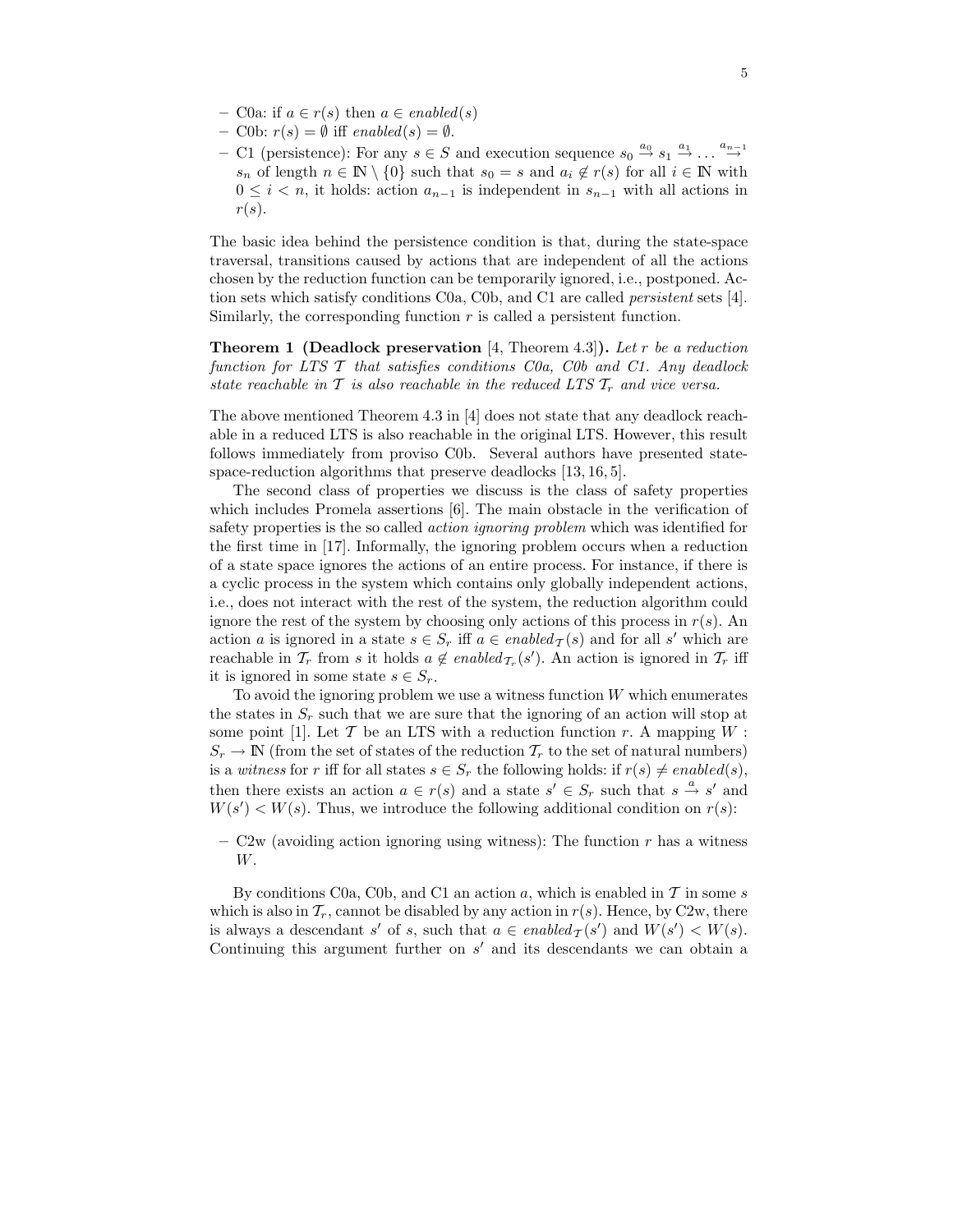strictly decreasing sequence of naturals  $W(s)$ ,  $W(s')$ ,.... As we work with finite state spaces, we will eventually arrive in some state  $s''$  in which we cannot satisfy  $C2w$ , because  $W(s'') < W(s''')$ , for any immediate descendant s''' of s''. Obviously in such a state  $r(s'') = enabled(s'')$  contains all delayed actions which (because of the persistence) remain enabled along the way and thus they are not ignored in  $s''$ .

The fact that any enabled transition in a given state s of the reduced state space will be eventually executed in some state reachable from s implies that each execution sequence  $\sigma$  starting in s has a representative in the reduced state space. If we see the execution sequence as a sequence of actions, this representative is a permutation of an action sequence obtained by extending  $\sigma$  with another (possibly empty) action sequence  $\sigma'$  from the original state space. More formally, the claim is given by the following theorem:

**Theorem 2.** *Given an LTS* T *and a reduction function* r *that satisfies C0a, C0b, C1, and C2w, let*  $s_0 \stackrel{a_0}{\rightarrow} s_1 \stackrel{a_1}{\rightarrow} \ldots s_{n-1} \stackrel{a_{n-1}}{\rightarrow} s_n$  *be a finite execution sequence of*  $\mathcal{T}$ *, such that*  $s_0 \in S_r$ *. Then there exists (in*  $\mathcal{T}$ *) an execution se*quence  $s_n \stackrel{a_n}{\rightarrow} s_1 \stackrel{a_{n+1}}{\rightarrow} \ldots s_{n+k-1} \stackrel{a_{n+k-1}}{\rightarrow} s_{n+k}$ ,  $(k \geq 0)$ *, such that in*  $\mathcal{T}_r$  *there*  $exists an execution sequence s_0 \stackrel{a_{\pi(0)}}{\rightarrow} s'_1$  $\stackrel{a_{\pi(1)}}{\rightarrow}$  ...  $s'_{n+k-1}$ aπ(n+k*−*1) → sn+k*, where*  $a_{\pi(0)}, a_{\pi(1)}, \ldots, a_{\pi(n+k-1)}$  *is a permutation of*  $a_0, a_1, \ldots, a_{n+k-1}$ 

Proof of the above theorem can be found in [1]. Analogous results were proven previously using different versions of the condition that prevents action ignoring  $(e.g. [17, 4]).$ 

Theorem 2 is a meeting point of almost all existing POR-like techniques. It implies preservation of various classes of safety properties (for instance, see [18] for an overview.) Among them are also Promela assertions that can be fitted in a straightforward way in one of the existing approaches like assertions in the sense of  $[4, 7]$ , fact transitions of  $[17]$ , or local properties of  $[1]$ .

#### **2.3 The standard partial-order-reduction algorithm of Spin**

Given the theorems of the previous subsection, the challenge is to find interesting reduction functions and efficient algorithms implementing the corresponding reductions. The standard partial-order-reduction algorithm of Spin is described in  $[8, 14]$ . The most important aspects of the algorithm are the following: (1) it is based on a depth-first search (DFS) of the state space of a concurrent system and (2) it uses a reduction function based on the process structure of the system. For the full details of the algorithm, the reader is referred to the original references [8, 14]. In this paper, we concentrate on the condition that prevents action ignoring.

The latter is based on the fact that the DFS version of the algorithm in Fig. 1 uses a *stack* to store the unexpanded states. (Procedures that operate on the state space and the stack have the usual semantics.) We use that observation to formulate a simple locally checkable condition that implies C2w and as such prevents action ignoring. Let  $stack(s')$  be the set of states which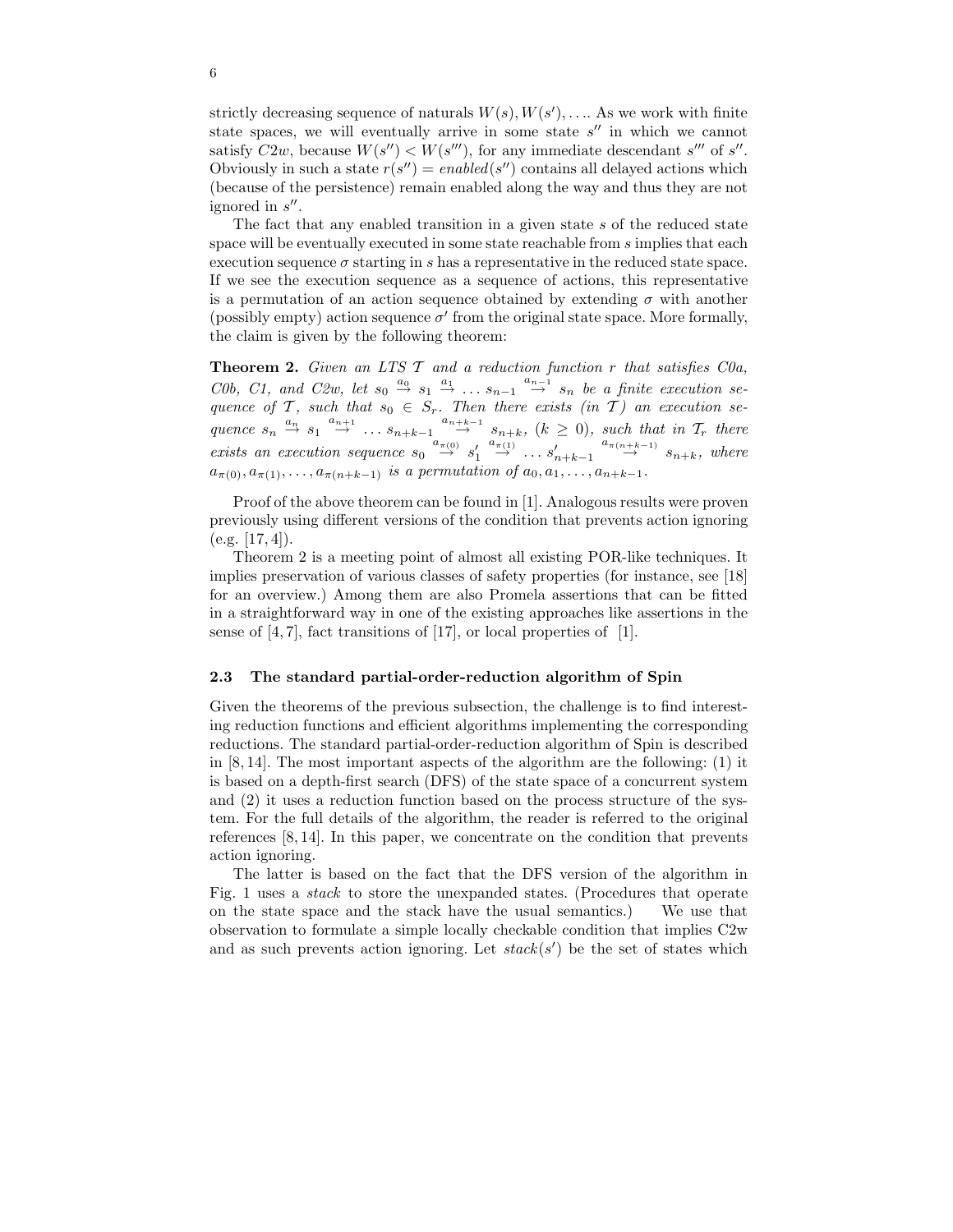```
1 Stack D = \emptyset2 StateSpace V = \emptyset3 Start() {
4 AddStatespace(V,\hat{s})
5 PushStack(D,\hat{s})
6 Search()
7 }
8 Search() {
9 s = TopStack(D)10 for each s \stackrel{a}{\rightarrow} s' \in r(s)11 if InStateSpace(V,s') == false {
12 AddStatespace(V,s')
13 PushStack(D,s')
14 Search()
15 }
16 \gamma cycle proviso C2 ^*/17 PopStack(D)
18 }
```
**Fig. 1.** Depth-First Search Partial-Order Reduction Algorithm.

are in the DFS stack D immediately before  $InStateSpace(V, s')$  is called at line 11. The new condition that is also given below is required to hold at line 16 of the algorithm in Fig. 1 as a search invariant. (In an implementation the proviso would be checked at the same place and if it is not satisfied then the for loop at line 10 will be repeated with  $r(s) = enabled(s)$ .)

**−** C2s: (stack proviso) For any  $s \in S_r$ , there exists at least one action  $a \in r(s)$ and state  $s' \in S_r$  such that  $s \stackrel{a}{\rightarrow} s'$  and  $s'$  is not on the DFS stack, i.e.,  $s' \notin stack(s')$ . Otherwise,  $r(s) = enabled_{\mathcal{T}}(s)$ .

Intuitively, the stack proviso C2s allows the execution in the reduced LTS of an action a which is enabled in s, but it is outside  $r(s)$ , to be postponed as long as we are sure that the action will be executed in some downstream state of the DFS. This is the case as long as not all transitions of  $r(s)$  lead to states on the DFS stack, i.e., not all of them close a cycle along which a could be ignored. As by persistence a is independent with any  $b \in r(s)$ , a remains enabled (in T) in all states obtained from s via actions/transitions from  $r(s)$ . If all the transitions of  $r(s)$  close a cycle, this is a potential danger that a could be ignored. To prevent this we execute all enabled transitions in  $s$ , i.e.,  $r(s) = enabled(s)$ . Analogously with the discussion about the intuition behind C2w, we can conclude that because we work with finite state spaces a transition is not postponed forever, i.e., DFS will eventually hit a state in which  $r(s)$  = *enabled*(s).

Formally, the correctness of the proviso C2s is implied by the following lemma: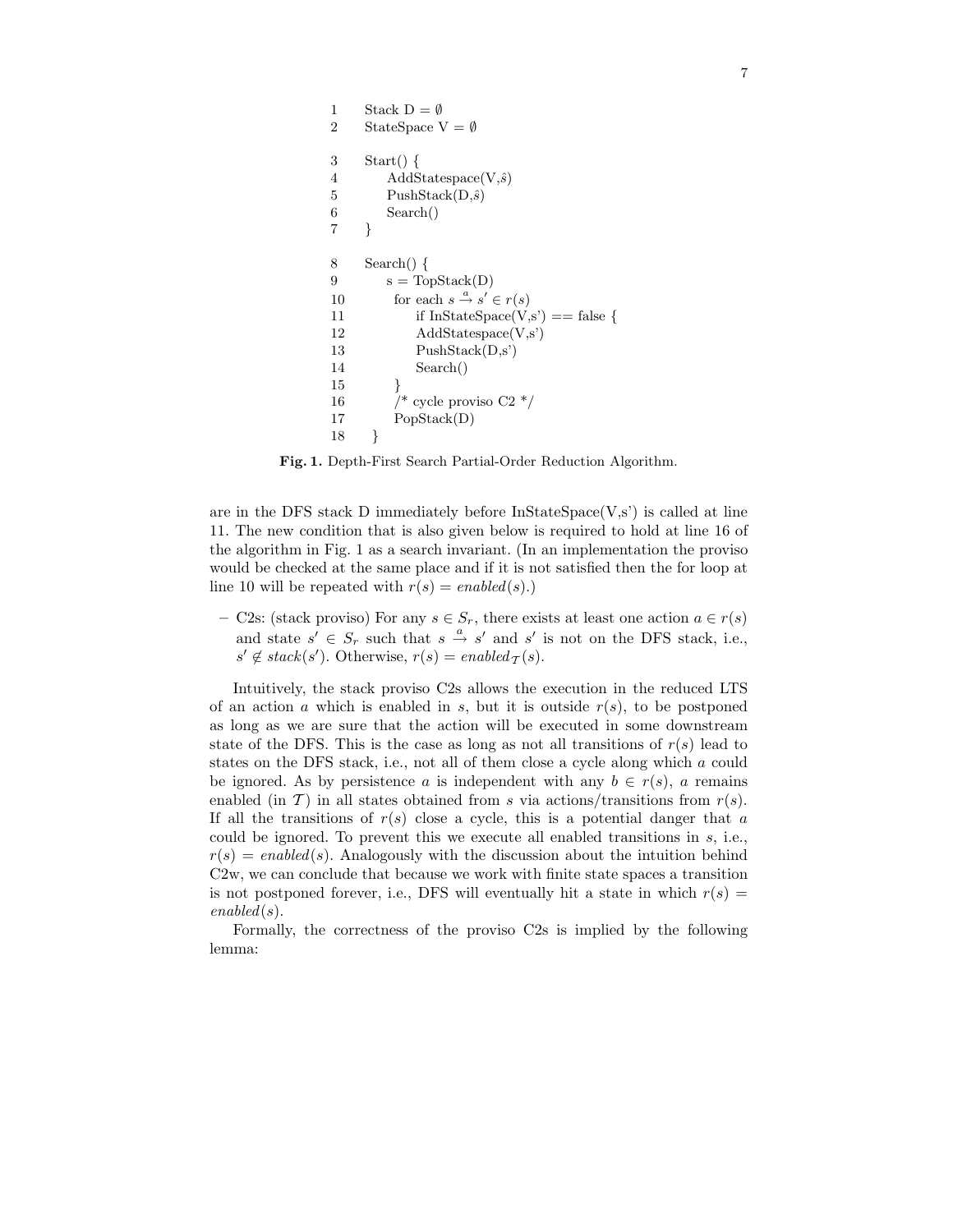**Lemma 1.** Let  $T$  be an LTS and  $T_r$  its reduction obtained using the DFS POR *algorithm in Fig. 1 with a reduction function* r *that satisfies condition C2s. Then* r *satisfies the ignoring prevention condition C2w, i.e., there exists for* r *a witness function*  $W: S_r \to \mathbb{N}$ .

*Proof.* Let  $W: S_r \to \mathbb{N}$  be a function that enumerates the states of the reduced LTS  $\mathcal{T}_r$  in the order they are removed from the DFS stack D at line 17: the state which is removed first is mapped to 0, the one which is removed last to  $|S_r|$  -1. If  $r(s) \neq enabled(s)$ , by proviso C2s, there exists an action  $a \in r(s)$  and a state  $s' \in S_r$  such that  $s \stackrel{a}{\rightarrow} s'$  and  $s'$  is not in  $stack(s')$ . Hence, as s' is added to D later than s, it will be removed before s. Thus, we get  $W(s') < W(s)$  which means that W is a witness for r.

# **3 A Breadth-First Search Partial-Order Reduction Algorithm**

In this section we describe Spin's BFS algorithm with an emphasis on the new version of the cycle proviso. The pseudo-code of the BFS POR algorithm is given in Fig. 2. (Procedures that operate on the state space and the queue have the usual semantics.) Note that the cycle provisos we give below are required to hold before the recursive call of Search() in line 16 of this algorithm.

```
1 Queue D = \emptyset2 StateSpace V = \emptyset3 Start() {
4 AddStatespace(V,\hat{s})
5 AddQueue(D,\hat{s})
6 Search()
7 }
8 Search() {
9 s = DelQueue(D)10 for each s \stackrel{a}{\rightarrow} s' \in r(s)11 if InStateSpace(V, s') == false {
12 AddStatespace(V,s
)
13 AddQueue(D,s
)
14 }
15 /* cycle proviso C2 */16 if D := \emptyset Search()
17 }
```
**Fig. 2.** Breadth-First Search Partial-Order Reduction Algorithm.

The conditions that ensure persistence of  $r$ , C0a, C0b and C1, do not depend on the search order. Consequently, they may remain the same as in the DFS POR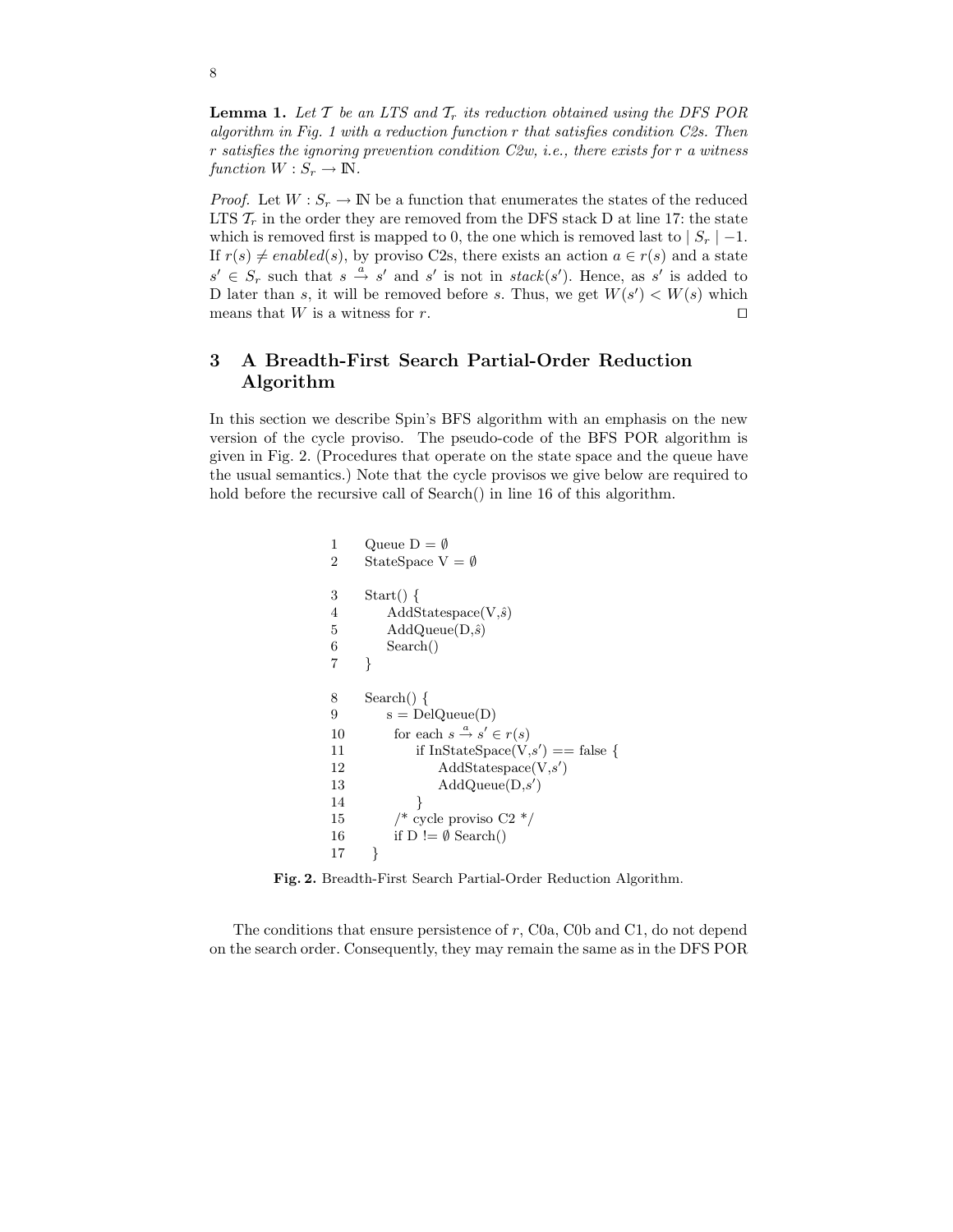algorithm. Only the condition for ignoring prevention should be changed because in BFS we can no longer count on the DFS stack. Let  $visited(s')$  be the value of V immediately before the call of InStateSpace(V,s') at line 11 of the algorithm in Fig. 2. To avoid the ignoring problem in the initial BFS POR algorithm of Spin the following condition (proviso) was used.

**–** C2v (visited proviso): For any state s ∈ S<sup>r</sup> there exists at least one action  $a \in r(s)$  and a state  $s' \in S_r$  such that  $s \stackrel{a}{\rightarrow} s'$  and  $s'$  has not already been visited by the BFS, i.e.,  $s' \notin visited(s')$ . Otherwise,  $r(s) = enabled_{\mathcal{T}}(s)$ .

Similarly as in the DFS case, because of the persistence of  $r(s)$ , the enabled transitions outside  $r(s)$  remain T-enabled in any state s' generated from s via an action in  $r(s)$ . If s' is a new state, it is placed in the BFS queue in order to be expanded later by the BFS. As a consequence, the enabled actions of s which are not in  $r(s)$  can be postponed to be executed later in that state or in some of its descendants. If all the states generated by actions from  $r(s)$  have been already visited, then we cannot guarantee anymore that some  $\mathcal{T}$ -enabled actions are ignored. In terms of cycles, we cannot be sure that not all actions/transitions close a cycle along which an enabled transition is "forgotten". Therefore, to be on the safe side, for such states, we include all T-enabled actions in  $r(s)$ . The role of the visited states as a potentially "dangerous destination" for the actions from  $r(s)$  is analogous to the one of the states on the DFS stack in the DFS case. (The formal proof that C2v implies C2w is virtually the same as the proof of Lemma 2 below.)

Inspired by [1] we give an improved version of C2v. Our algorithm can be seen as an explicit state version of the BFS POR algorithm of [1] which targets BFS in the context of symbolic model checking. Let  $queue(s')$  be the value of D before the call of  $InStateSpace(V, s')$  at line 11 of the algorithm in Fig. 2. The reduction function  $r(s)$ , besides conditions C0a, C0b and C1, has to satisfy also the condition below.

- **–** C2vq (visited+queue proviso): For any state s ∈ S<sup>r</sup> there exists at least one action  $a \in r(s)$  and a state  $s' \in S_r$  such that
	- $s \stackrel{a}{\rightarrow} s'$  and s' has not already been visited by the BFS, i.e., s'  $\notin$  $visited(s')$ , or
	- $s'$  is in the BFS queue, i.e.,  $s' \in queue(s')$ .

Otherwise,  $r(s) = enabled_{\mathcal{T}}(s)$ .

C2vq is a refinement of C2v which excludes part of the visited states, more precisely, the ones which are in the BFS queue. The crucial point in the intuition behind  $C2v$  was that the new states (and conceptually, the  $\mathcal T$ -enabled transitions outside the ample set) were placed in the BFS queue in order to be dealt with later. But the same reasoning applies also to all the states in the BFS queue. All of them will be considered later by the BFS and one can postpone the problem of the execution of the temporarily ignored actions until they are fetched from the queue.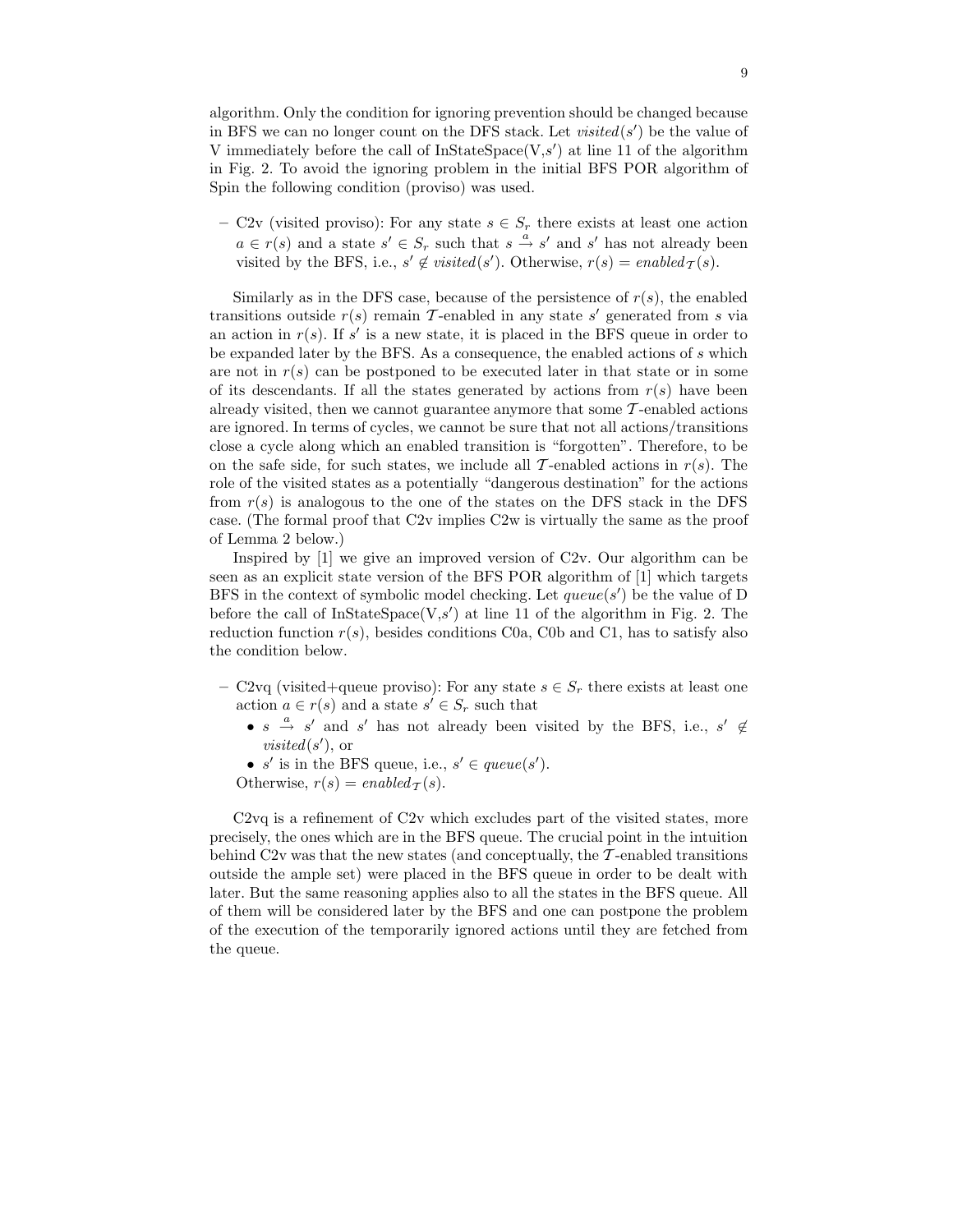Thus, we can relax the requirement from C2v that the generated state must be a new one by allowing that it is visited provided that it is still in the BFS queue. The weaker proviso C2vq increases the chance to find an  $r(s)$  that is a proper subset of the enabled transitions in s and to improve in this way the efficiency of the reduction.

Taking into account that the newly generated state  $s'$  (in the text of C2vq) is added to the BFS queue (line 13 of the algorithm in Fig. 2) before the ignoring proviso is checked (line 15), we define  $queue'(s)$  as the value of D at line 15, i.e., immediately before the check of the proviso. As a result we obtain the following more compact version of the proviso:

**–** C2q (queue proviso): There exists at least one action a ∈ r(s) and a state  $s' \in S$  such that  $s \stackrel{a}{\rightarrow} s'$  and  $s'$  is in the BFS queue, i.e.,  $s' \in queue'(s)$ . Otherwise,  $r(s) = enabled \tau(s)$ .

There is an intriguing duality between the DFS stack and the BFS queue in C2s and C2q. In the DFS version it is required that the states *are not* on the DFS stack, while in the BFS case they *must be* in the BFS queue. Considering that there is nothing in the nature of the stack and the queue as data structures that may indicate such a duality, this is a rather surprising observation. It might be interesting to investigate if this kind of duality occurs also in other model checking or graph search algorithms in general.

We show below that C2vq (C2q) implies that the prevention ignoring condition C2 is satisfied too by the reduced state space, which further entails (via Theorem 2) preservation of safety properties by the BFS algorithm.

**Lemma 2.** Let  $T$  be an LTS and  $T_r$  its reduction obtained using the BFS POR *algorithm with a reduction function* r *satisfying condition C2q (C2vq). Then* r *satisfies the ignoring prevention condition C2w, i.e., there exists for* r *a witness function*  $W: S_r \to \mathbb{N}$ .

*Proof.* Let  $W : S_r \to \mathbb{N}$  be a function that enumerates the states of the reduced state space in a reverse order they are added to the BFS queue D at line 13, i.e., the initial state  $\hat{s}$  which is added first is mapped to  $|S_r| - 1$ , while the state which is added last is mapped to 0. If during the BFS POR search in a given state  $s \in S_r$  C2q holds for  $r(s)$ , this implies that there exists at least one action  $a \in r(s)$ , such that  $s \stackrel{a}{\rightarrow} s'$  and  $s'$  is in the BFS queue. As s has already been removed from the BFS queue at line 9, the first-in-first-out queue policy implies that s has been added to the queue before  $s'$  (which is still in the queue). Hence,  $W(s') < W(s)$  and therefore W is a witness for r.

The correctness of the BFS POR algorithm follows by Lemma 2 and further by Theorem 2.

#### **3.1 A BFS Queue Based Proviso for Liveness Properties**

The proviso C2q can be adapted for preservation of liveness properties. It is well known (e.g. [2]) that to preserve  $LTL_{-X}$  (and with some additional restrictions on  $r(s)$  also  $CTL_{-X}^*$  [3, 15]) the following condition is sufficient: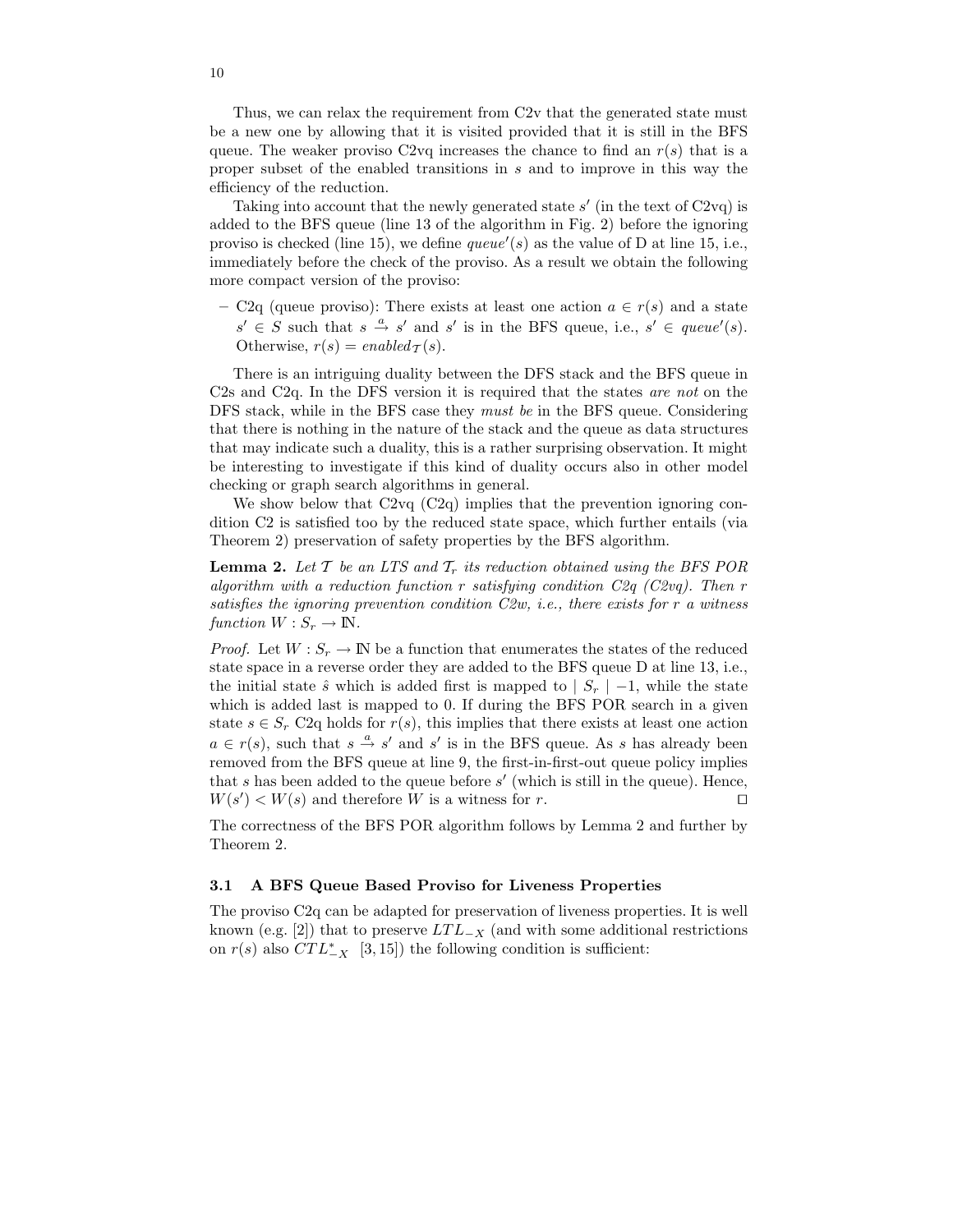**−** C2l (liveness cycle proviso): For any *cycle*  $s_0 \stackrel{a_0}{\rightarrow} s_1 \stackrel{a_1}{\rightarrow} \dots \stackrel{a_{n-1}}{\rightarrow} s_n = s_0$  of length  $n \in \mathbb{N} \setminus \{0\}$  in  $\mathcal{T}_r$ , there is an  $i \in \mathbb{N}$  with  $0 \leq i < n$  such that  $r(s_i) = enabled(s_i).$ 

Unlike the safety cycle proviso  $C2q$  (which required that an action  $a$  is not ignored by at least one cycle along which it is constantly enabled in the original LTS), the liveness cycle proviso ensures that along each cycle of the reduced LTS no action is ignored. This is because at least in one state of each cycle all enabled actions are included in  $r(s)$ . Thus, using similar arguments as in the case of safety properties one can conclude that all actions that might have been ignored along the cycle are executed in the reduced state space.

One can ensure the validity of C2l with the following strengthened version of C2q

**−** C2ql: For all actions  $a \in ample(s)$  and states  $s' \in S$  such that  $s \stackrel{a}{\rightarrow} s'$ ,  $s'$  is in the BFS queue.

The intuition behind the liveness queue proviso C2ql is more or less the same as for C2q - we do not have to worry about "losing" an ignored transition as long as the problem is delegated to the states of the queue which will be explored later. Only, unlike in the safety case, there is a stronger requirement that the ignoring is avoided along every cycle. However, like in the safety case, there is a duality between the stack based liveness proviso for DFS  $[14, 8]$  and C2ql.

#### **Lemma 3.** *Proviso C2ql implies the liveness cycle proviso C2l.*

*Proof.* Let  $\mathcal{T}_r$  be obtained using  $r(s)$  which satisfies C2ql. As in the proof of Lemma 2, let us assume a witness function  $W$  which enumerates the states of  $S_r$  in the reverse order they are entered in the BFS queue. It is obvious that for each cycle  $\sigma \equiv s_0 \stackrel{a_0}{\rightarrow} s_1 \stackrel{a_1}{\rightarrow} \ldots \stackrel{a_{n-1}}{\rightarrow} s_n = s_0 \ (n > 0)$  in  $\mathcal{T}_r$  there exists some  $0 \leq j < n$  such that  $W(s_j) < W(s_{j+1})$ . Before being expanded by the BFS, the state  $s_i$  is removed from the BFS queue. Thus, for any state s in the BFS queue  $W(s_j) > W(s)$ . Therefore,  $s_{j+1}$  is not in the queue and by C2ql  $r(s_i) = enabled(s_i)$ , which proves our claim.

Unfortunately, efficient cycle detection with BFS remains an open problem. Thus, presently the practical significance of the liveness queue proviso remains to be shown.

Using the concept of state history function and Lemma 2.3 from [1] one can generalize in a quite straightforward way C2ql beyond DFS and BFS - for an arbitrary exploration order that satisfies certain conditions.

# **4 Experiments**

We implemented the BFS POR algorithm with the queue proviso in Spin version 4.2.0. The prototype implementation was tested on examples from the Spin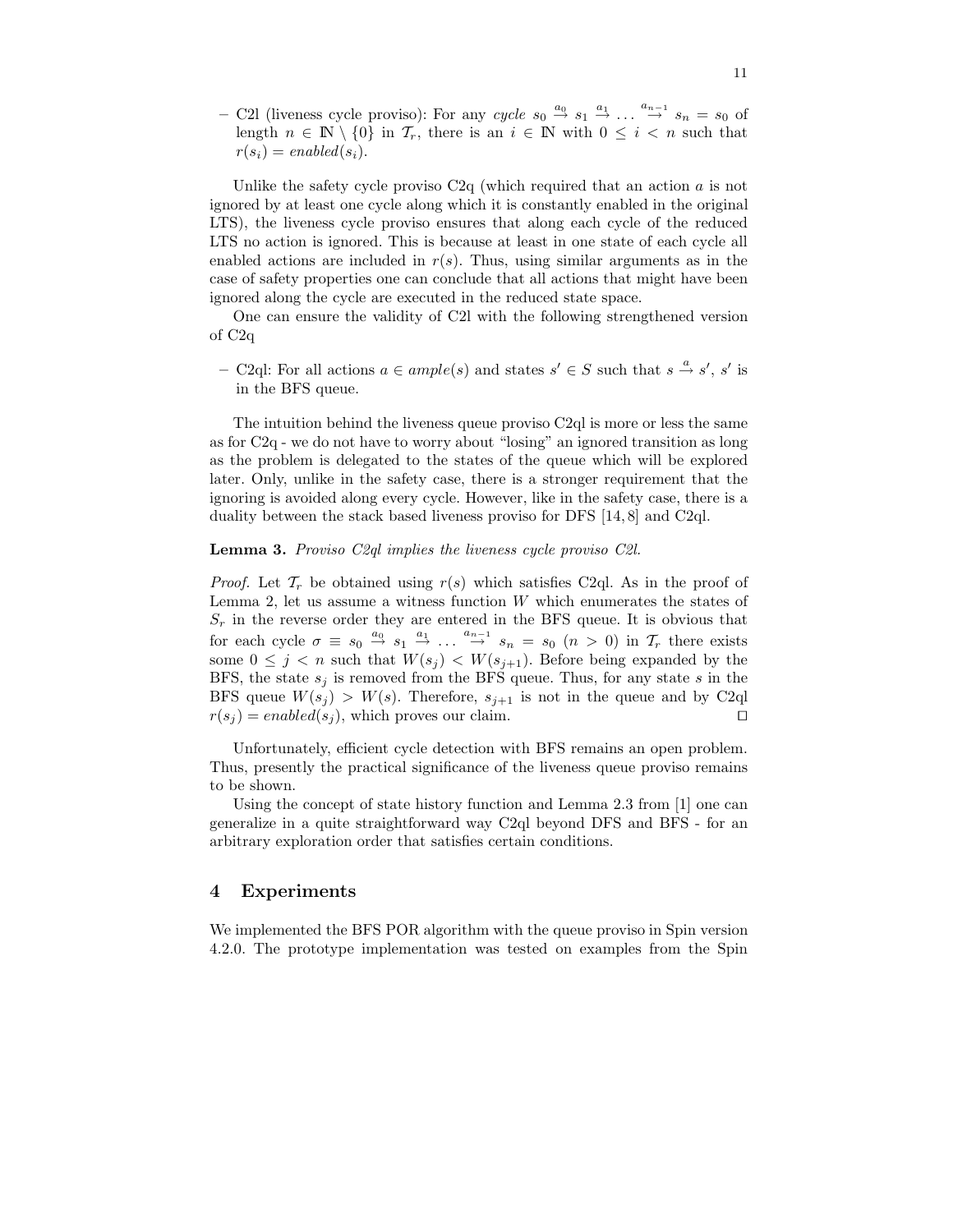distribution. The results of the experiments are shown in Table 1. The columns correspond to the original BFS POR algorithm in Spin (with the C2v cycle proviso) the new algorithm with the improved proviso C2q, and the standard DFS algorithm (which uses the C2s proviso), respectively.

|                   | BFS POR with C <sub>2v</sub> |                         |                | BFS POR with C <sub>2q</sub> |                     |        | DFS POR with C2s                   |       |                |
|-------------------|------------------------------|-------------------------|----------------|------------------------------|---------------------|--------|------------------------------------|-------|----------------|
| model             | states                       |                         | transitime [s] | states                       | trans time          | S      | states                             |       | transitime [s] |
| eratosthenes      | 18799                        | 42361                   | 0.24           | 3205                         | 3683                | 0.01   | 2093                               | 2571  | 0.01           |
| leader            | 109                          | 109                     | 0.01<br>$\lt$  | 109                          | 109                 | < 0.01 | 97                                 | 97    | < 0.01         |
| leader2           | 16094                        | 16332                   | 0.23           | 16094                        | 16332               | 0.19   | 14122                              | 14241 | 0.09           |
| mobile1           |                              | 66389 123076            | 0.47           | 25894                        | 36576               | 0.15   | 9971                               | 20246 | 0.11           |
| mobile2           | 13924                        | 25719                   | 0.07           | 6932                         | 9819                | 0.03   | 3301                               | 6531  | 0.06           |
| peterson $N(N=2)$ | 164                          | 290                     | 0.01<br>✓      | 135                          | 180                 | < 0.01 | 133                                | 171   | < 0.01         |
| peterson $N(N=3)$ | 26373                        | 47398                   | 0.09           | 13650                        | 21135               | 0.03   | 16720                              | 30322 | 0.03           |
| peterson $N(N=4)$ |                              | $7.16 \text{ M}$ 27.4 M |                |                              | 46.12 3.65 M 7.42 M |        | $14.0 3.19\text{ M} 6.85\text{ M}$ |       | 9.63           |
| pftp              |                              | 137897 292283           | 0.99           | 61765                        | 80416               | 0.35   | 47356                              | 64970 | 0.21           |

**Table 1.** Experimental Results with Spin's Test Suite.

For all examples (except for the leader election protocol models leader and leader2 where the results were the same) there was an improvement in the reduction compared to the old version of the algorithm with the C2v proviso. Most of the time the improvement was significant. Often the algorithm with C2q produced a reduced state space which was two to three times smaller than the one obtained with C2v. In the best case (eratosthenes) the factor was greater than five. Besides, the verification times for the improved version were better except in the cases when the space reduction was the same by both versions of BFS POR (the leader election examples). Thus, one can conclude that the implementation of condition C2q does not incur significant time overhead.

In general, the DFS and BFS reduction are incomparable regarding their efficiency. There are examples when BFS shows better performance and vice versa [1]. In our experiments though we found only one example, Peterson's mutual exclusion protocol with three processes, for which the BFS POR algorithm produced a smaller LTS (fewer states and fewer transitions) than the DFS version. In practice DFS tends to produce smaller state spaces than BFS. A possible explanation could be that on average the set of states which are on the DFS stack and which are "dangerous destination" for the cycle proviso for the DFS case is smaller than its BFS analogue - the set of all visited states minus the states in the BFS queue.

In our experiments the number of states and transitions, as well as the verification times, obtained with the improved BFS and DFS were comparable. Memory use, which is not given in Table 1, tends to be lower for DFS than for BFS.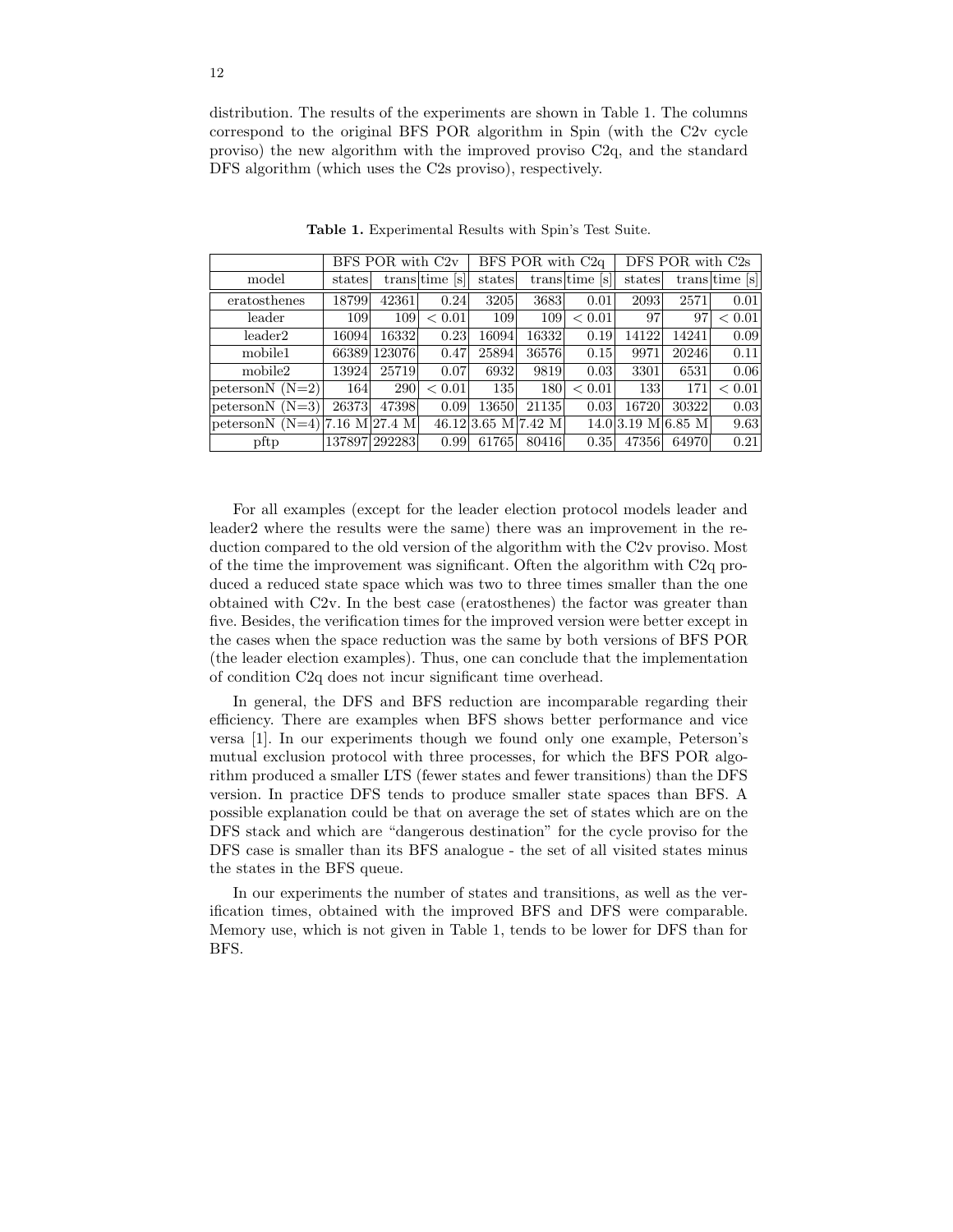# **5 Conclusions**

We presented an improvement of the BFS POR algorithm implemented in Spin. The main idea behind the improvement was a modification of the so-called cycle proviso which prevents action ignoring. Although our algorithm targets safety properties (in particular, properties expressed as Promela assertions), we also gave a strengthening of the proviso which preserves liveness properties expressed in  $LTL_{-X}$  and  $CTL_{-X}^{*}$ . The algorithm and proviso presented in the paper is independent of Spin's implementation and are compatible with any BFS exploration algorithm, thus as such they can be used in other state space exploration tools.

It would be interesting to check if our algorithm can be used in combined searches, like the combination of DFS and BFS for directed model checking as described in [12].

### **References**

- 1. R. Alur, R.K. Brayton, T.A. Henzinger, S. Qadeer, and S.K. Rajamani, Partialorder reduction in symbolic state-space exploration, Formal Methods in System Design, 18:97-116, 2001. A preliminary version appeared in Proc. of the 9th International Conference on Computer-aided Verification, CAV '97, LNCS 1254, pp. 340–351, Springer, 1997.
- 2. E. Clarke, O. Grumberg, D.A. Peled, Model Checking MIT Press, 2000.
- 3. R. Gerth, R. Kuiper, D. Peled, W. Penczek, A Partial Order Approach to Branching Time Logic Model Checking, Information and Computation 150(2): 132-152, 1999.
- 4. P. Godefroid, Partial Order Methods for the Verification of Concurrent Systems: An Approach to the State Space Explosion, LNCS 1032, Springer, 1996.
- 5. P. Godefroid, P. Wolper, Using Partial Orders for the Efficient Verification of Deadlock Freedom and Safety Properties, Computer Added Verification, CAV '91, LNCS 575, pp. 332-342, Springer, 1991.
- 6. G.J. Holzmann, The SPIN Model Checker: Primer and Reference Manual, Addison Wesley, 2003.
- 7. G.J. Holzmann, P. Godefroid, D. Pirottin, Coverage Preserving Reduction Strategies for Reachability Analysis, in Proc. 12th IFIP WG 6.1. International Symposium on Protocol Specification, Testing, and Validation, FORTE/PSTV '92, pp.349-363, North-Holland, 1992.
- 8. G. Holzmann, D. Peled, An Improvement in Formal Verification, FORTE 1994, Bern, Switzerland, 1994.
- 9. G. Holzmann, D. Peled, M. Yannakakis, On Nested Depth First Search, Proc. of the 2nd Spin Workshop, Rutgers University, New Jersay, USA, 1996.
- 10. S. Katz, D. Peled, Verification of Distributed Programs Using Representative Interleaving Sequences, Distributed Computing, 6:107-120, 1992.
- 11. R.P. Kurshan, V. Levin, M. Minea, D. Peled, H. Yenigün, Static Partial Order Reduction, in Tools and Algorithms for Construction and Analysis of Systems TACAS '98, LNCS 1384, pp. 345-357, 1998.
- 12. A. Lluch-Lafuente, S. Edelkamp, S. Leue, Partial Order Reduction in Directed Model Checking, In 9th Int. SPIN Workshop, SPIN 2002, LNCS 2318, pp. 112-127, Springer, 2002.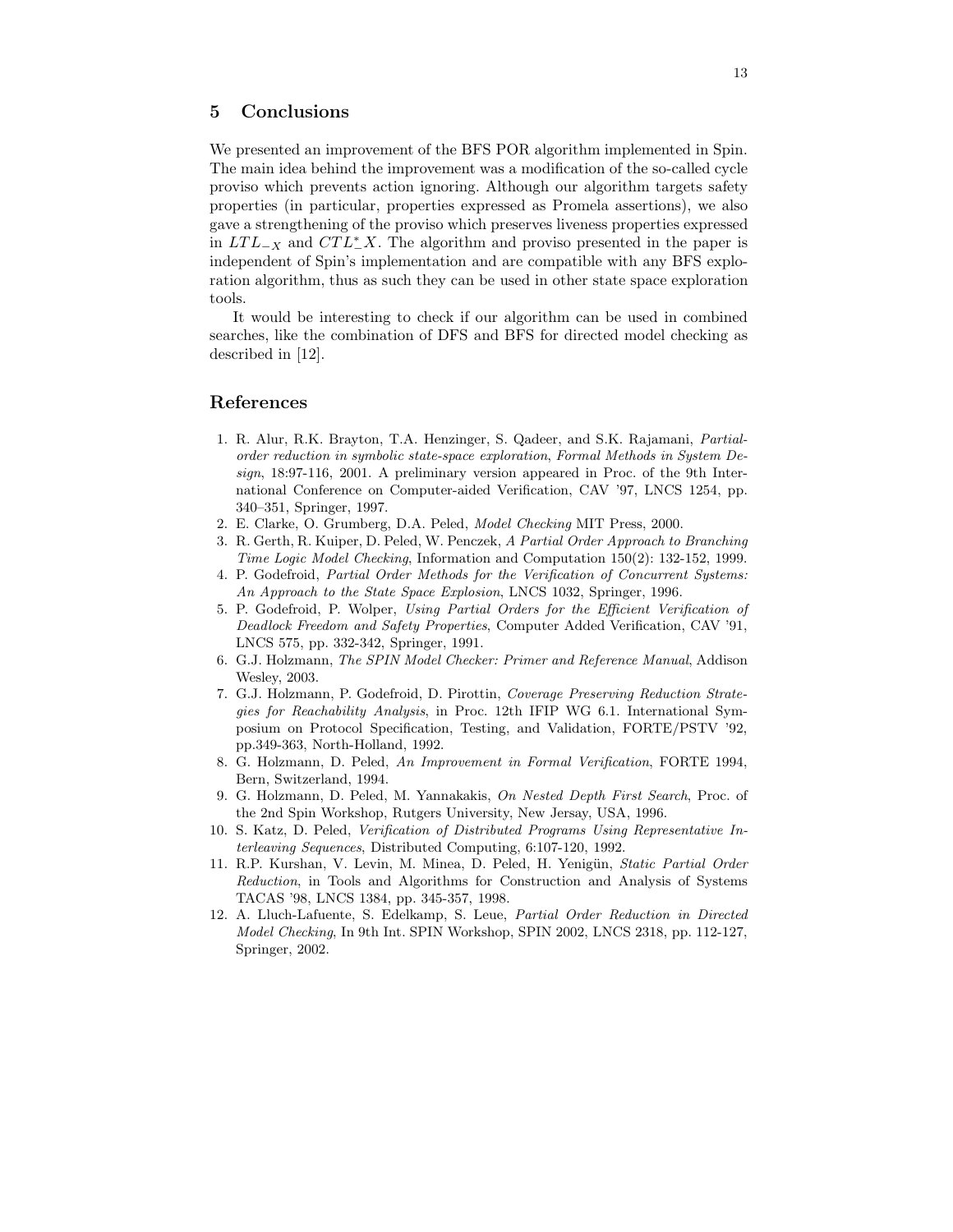- 13. W.T. Overman, Verification of Concurrent Systems: Function and Timing, Ph.D.
- Thesis, UCLA, Los Angeles, California, 1981. 14. D.A. Peled, Combining Partial Order Reductions with On-the-Fly Model Checking, Formal Methods on Systems Design, 8: 39-64, 1996. A previous version appeared in Computer Aided Verification 1994, LCNS 818, pp. 377-390, 1994.
- 15. B. Willems, P. Wolper, Partial Order Models for Model Checking: From Linear to Branching Time, Proc. of 11 Symposium of Logics in Computer Science, LICS 96, New Brunswick, pp. 294-303, 1996.
- 16. A. Valmari, Eliminating Redundant Interleavings during Concurrent Program Verification, Proc. of Parallel Architectures and Languages Europe '89, vol. 2, LNCS 366, pp. 89-103, Springer, 1989.
- 17. A. Valmari, A Stubborn Attack on State Explosion, in Advances in Petri Nets, LNCS 531, pp. 156-165, Springer, 1991.
- 18. A. Valmari, The State Explosion Problem, Lectures on Petri Nets I: Basic Models, LNCS Tutorials, LNCS 1491, pp. 429-528, Springer, 1998.

# **6 Appendix**

#### **6.1 Implementation of the BFS POR Algorithm in Spin**

The pseudo-code of the BFS POR algorithm implementation in Spin is given in Fig. 3. The algorithm is an extension of the iterative version of the BFS POR algorithm in Fig. 2. It is obtained by removing in a standard way the tail recursive call of Search() at line 16 in Fig. 2 and implementing the cycle proviso of line 15 in Fig. 2. To implement the cycle proviso C2q boolean variable ProvisoOK and procedure  $InQueue(D, s')$ , which checks if state s' is in the queue D, are introduced.

Another important difference with the algorithm in Fig. 2 is the while loop between lines 6 and 17. In Spin  $r(s)$  is implemented via so-called ample sets. Ample sets are actually persistent sets that satisfy the cycle proviso. They consist of transitions of only one process P. This loop iterates until a candidate action set which does not contain all enabled transitions is found (indicated by ProvisoOK == true) or there are no more candidate processes that can produce an ample set. In the implementation the choice of a candidate ample set is done such that that all processes are scanned in order to find those that in its current location contain only so-called safe actions. (The safe actions are defined such that they ensure that the candidate ample set is persistent(c.f.  $[8]$ )) The locations/actions are labeled as safe statically, during the scanning of the Promela model. Thus, they do not incur additional time overhead during the verification.

As it was mentioned above, the boolean variable ProvisoOK indicates if the proviso is satisfied. Before expanding each state ProvisoOK is set to *false* (line 8). In case a state is generated which is in the queue, then it is set to true (lines 14 and 15). If the choice of a process for an ample set was not successful (which is checked in line 18) then the ample set consists of all enabled transitions (from all processes) in state s and consequently s is correspondingly expanded (lines 18-24).